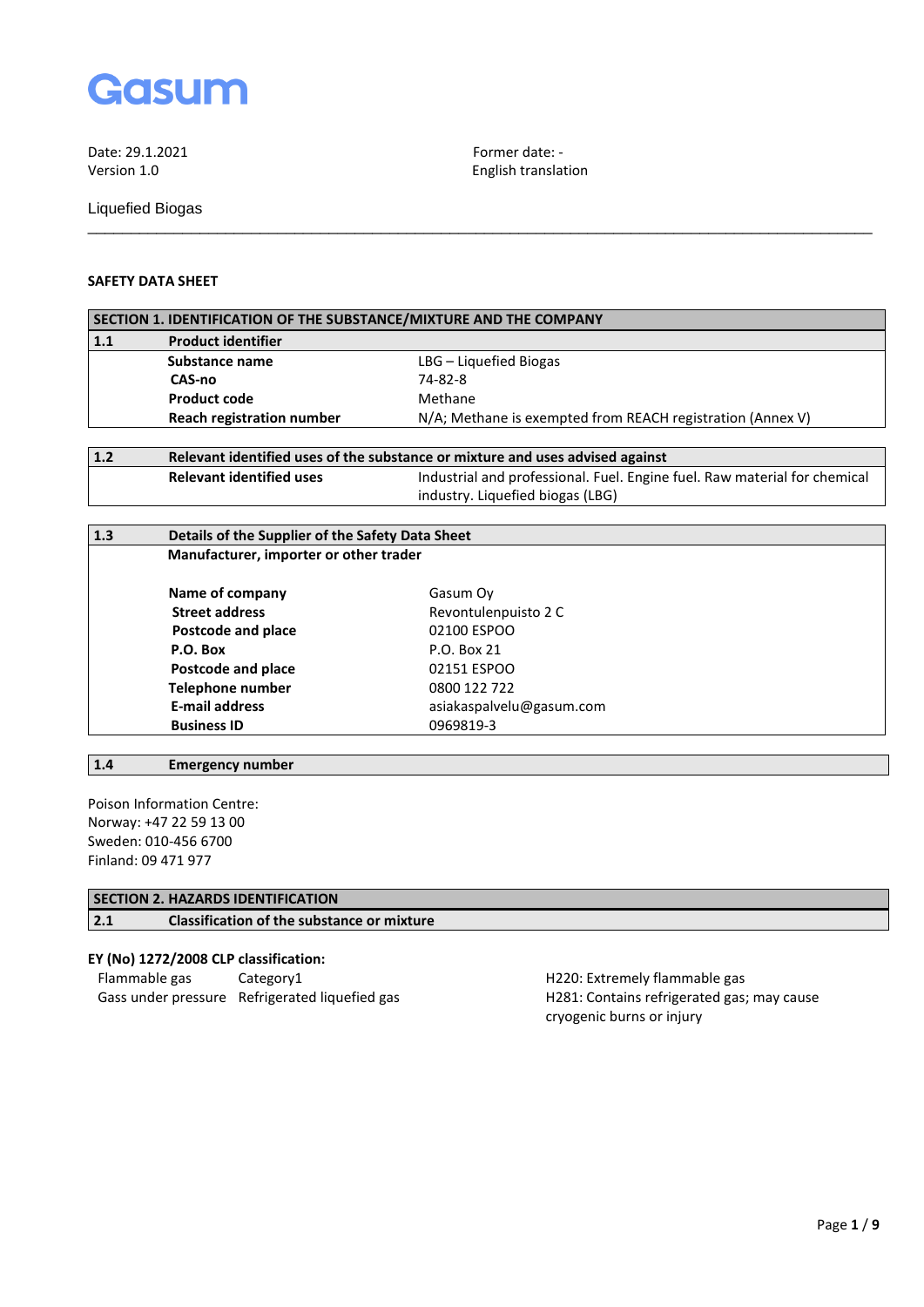

Liquefied Biogas

## **2.2 Label elements**



GHS02, GHS04 Signal word: Danger

### **Hazard statements:**

| Flam. Gas 1                      | H220: Extremely flammable gas                                           |
|----------------------------------|-------------------------------------------------------------------------|
| Press. Gas                       | H281: Contains refrigerated gas; may cause cryogenic burns or injury    |
| <b>Precautionary statements:</b> |                                                                         |
| <b>Precaution</b>                |                                                                         |
| P210                             | Keep away from heat/sparks/open flames/hot surfaces. $-$ No<br>smoking. |
| P243                             | Take precautionary measures against static discharge                    |
| P282                             | Wear cold insulating gloves / face shield/eye protection                |
| Response:                        |                                                                         |
| P315                             | Get immediate medical advice/attention.                                 |
| P377                             | Leaking gas fire: Do not extinguish unless leak can be stopped safely   |
| P381                             | Eliminate all ignition sources if safe to do so.                        |
| Storage:                         |                                                                         |
| P403                             | Store in a well-ventilated place                                        |
|                                  |                                                                         |

English translation

\_\_\_\_\_\_\_\_\_\_\_\_\_\_\_\_\_\_\_\_\_\_\_\_\_\_\_\_\_\_\_\_\_\_\_\_\_\_\_\_\_\_\_\_\_\_\_\_\_\_\_\_\_\_\_\_\_\_\_\_\_\_\_\_\_\_\_\_\_\_\_\_\_\_\_\_\_\_\_\_\_\_\_\_\_\_\_\_\_\_\_

## **2.3 Other hazards**

Contains at least 85 mol-% of methane, may be odorized.

| Health hazards:        | Extremely flammable. In high concentrations the gas may cause slight<br>dizziness and have an anaesthetic effect. In even higher<br>concentrations, reduced consciousness and asphyxiation may result<br>due to oxygen displacement.<br>LBG may cause severe freezing injuries on skin or on eyes. |
|------------------------|----------------------------------------------------------------------------------------------------------------------------------------------------------------------------------------------------------------------------------------------------------------------------------------------------|
| Safety hazards:        | Methane is lighter than air and together with air forms a<br>flammable/explosive mixture of air and gas.                                                                                                                                                                                           |
| Environmental hazards: | The product is not classified as harmful for the environment.                                                                                                                                                                                                                                      |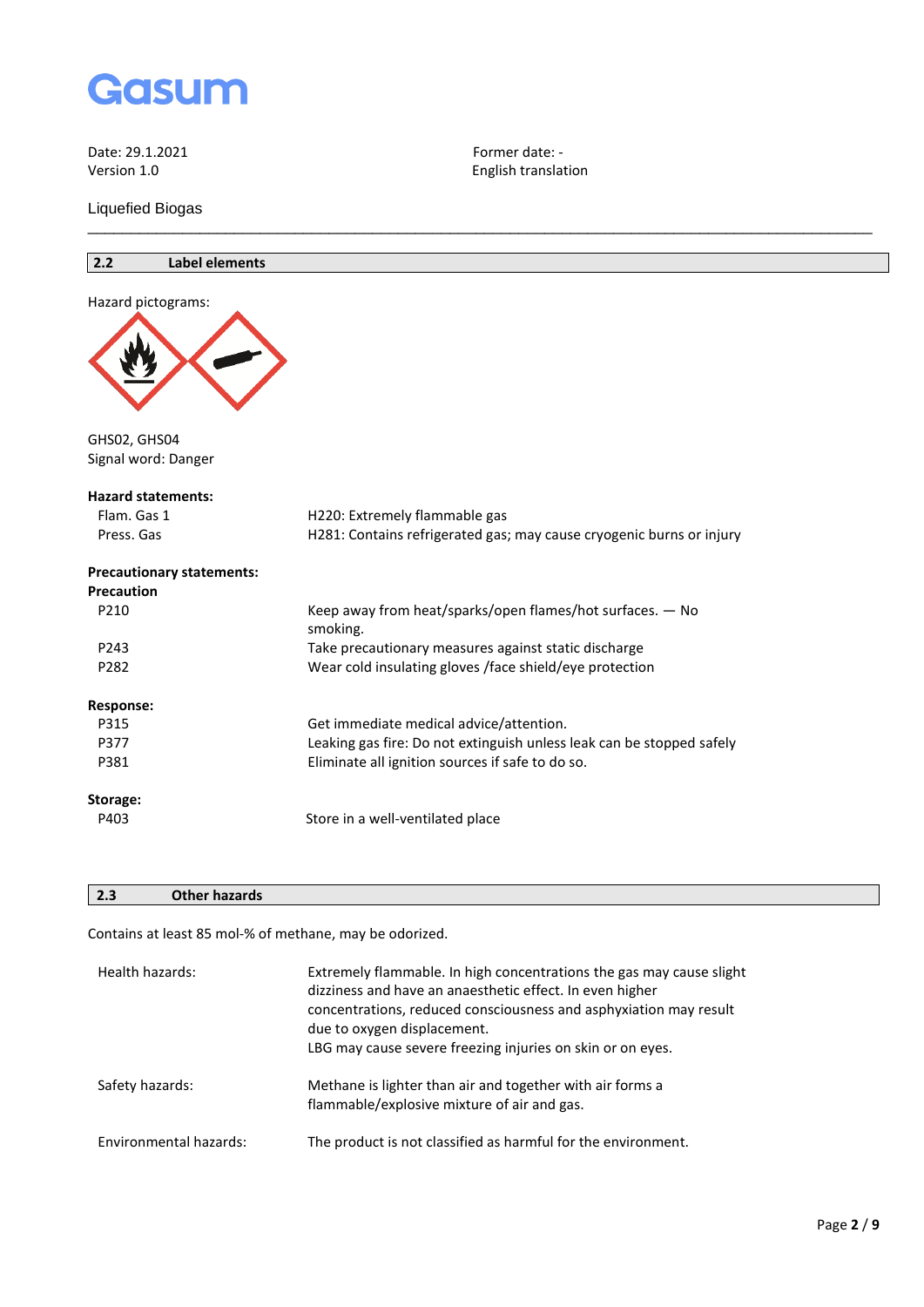

English translation

Liquefied Biogas

| SECTION 3. COMPOSITION/INFORMATION ON INGREDIENTS |                                |            |
|---------------------------------------------------|--------------------------------|------------|
| 3.1<br><b>Substances</b>                          |                                |            |
| Substance name                                    | CAS-, EY- numeber and Reg. No. | Content    |
| Methane                                           | 74-82-8                        | c. $100\%$ |

\_\_\_\_\_\_\_\_\_\_\_\_\_\_\_\_\_\_\_\_\_\_\_\_\_\_\_\_\_\_\_\_\_\_\_\_\_\_\_\_\_\_\_\_\_\_\_\_\_\_\_\_\_\_\_\_\_\_\_\_\_\_\_\_\_\_\_\_\_\_\_\_\_\_\_\_\_\_\_\_\_\_\_\_\_\_\_\_\_\_\_

The content of the substance in this section is used for classification only, and does not represent the actual purity of the substance as supplied, for which other documentation should be consulted.

| <b>SECTION 4. FIRST AID MEASURES</b>            |                                                                                                                                                                                                                                                                                                                                                                                                                                                                                                                                                                              |  |
|-------------------------------------------------|------------------------------------------------------------------------------------------------------------------------------------------------------------------------------------------------------------------------------------------------------------------------------------------------------------------------------------------------------------------------------------------------------------------------------------------------------------------------------------------------------------------------------------------------------------------------------|--|
| 4.1<br><b>Description of first aid measures</b> |                                                                                                                                                                                                                                                                                                                                                                                                                                                                                                                                                                              |  |
| General:                                        | Contact a physician in case of discomfort, irritation or other persistent<br>symptoms                                                                                                                                                                                                                                                                                                                                                                                                                                                                                        |  |
| Inhalation:                                     | Remove the patient from the source of exposure. Fresh air or artificial<br>resuscitation if needed/ supply oxygen. Contact a physician.                                                                                                                                                                                                                                                                                                                                                                                                                                      |  |
| <b>Skin contact:</b>                            | Call for an ambulance – the injured needs treatment at hospital<br>٠<br>Cryogenic injuries must NOT be treated on site<br>Cryogenic injuries must be handled very carefully<br>$\bullet$<br>Protect the frozen area against pressure and impact by covering /<br>wrapping the injured area<br>Do not touch the body part that has the cryogenic injury<br>$\bullet$<br>Make sure to keep the injured person still until help arrives<br>$\bullet$<br>Do NOT massage the injured body part<br>$\bullet$<br>Do NOT use water or burn gel on the injured body part<br>$\bullet$ |  |
| Eye contact:                                    | Rinse with ample water while lifting the eyelid. Continue rinsing for at<br>least 15 minutes. Keep flushing until the patient gets medical<br>attention. Contact a physician.                                                                                                                                                                                                                                                                                                                                                                                                |  |
| Ingestion:                                      | Ingestion is not considered a potential route of exposure.                                                                                                                                                                                                                                                                                                                                                                                                                                                                                                                   |  |
| 4.2                                             | Most important symptoms and effects, both acute and delayed                                                                                                                                                                                                                                                                                                                                                                                                                                                                                                                  |  |
| Information to health<br>personnel:             | Symptomatic treatment. The gas may cause slight dizziness and have<br>an anaesthetic effect in high concentrations. In even higher<br>concentrations, reduced consciousness and asphyxiation may occur<br>due to displacement of oxygen from the air. Narcotic effect in low<br>concentrations. Symptoms may be dizziness, headache, indisposition<br>and poor concentration. Cryogenic injuries may occur.                                                                                                                                                                  |  |

**4.3 Indication of any immediate medical attention and special treatment needed**

Medical measures according to symptoms. Give oxygen or mouth-to-mouth ventilation, if necessary.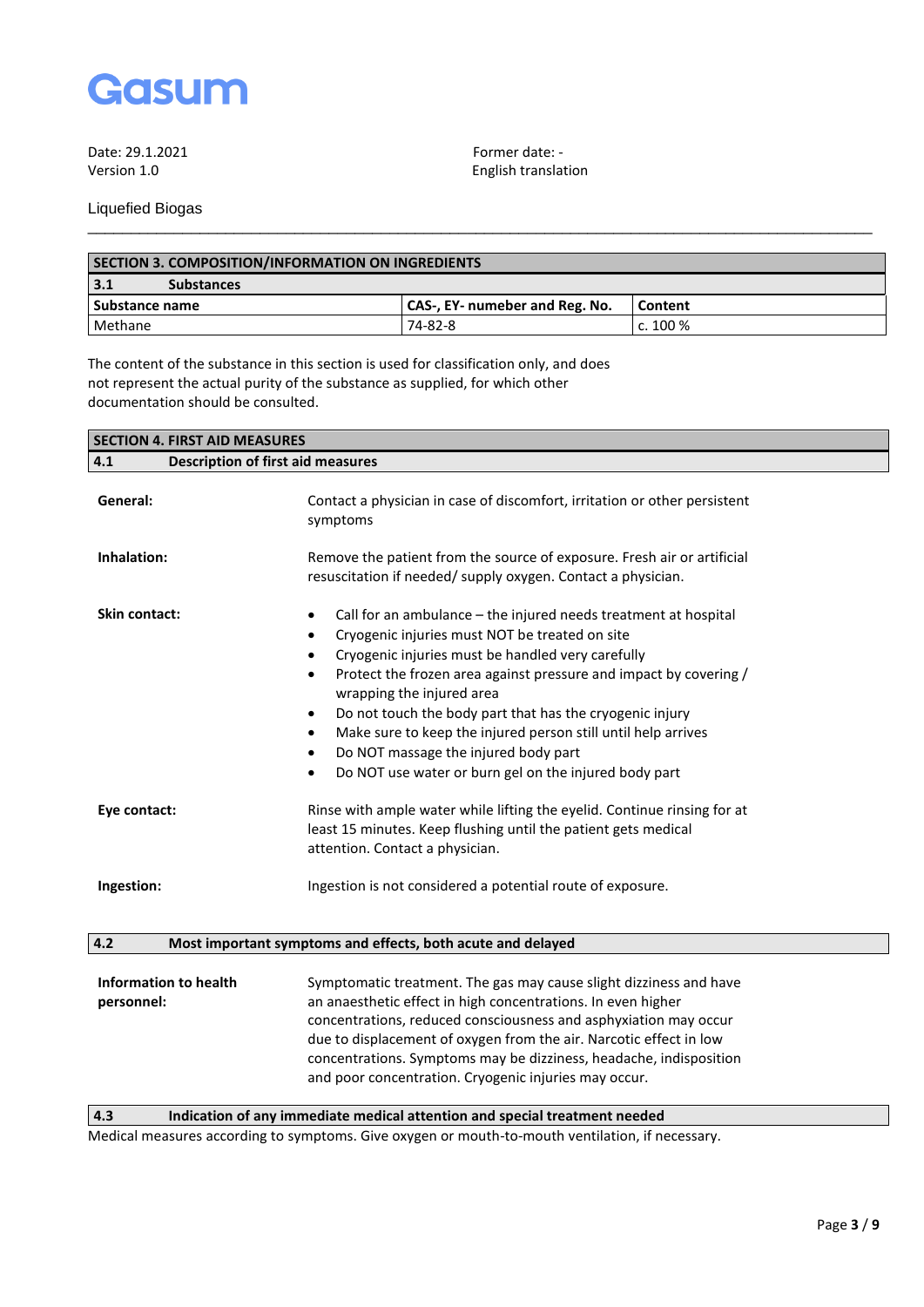

Liquefied Biogas

Version 1.0 English translation

| <b>SECTION 5. FIREFIGHTING MEASURES</b>   |                                |  |
|-------------------------------------------|--------------------------------|--|
| <b>Extinguishing media</b><br>5.1         |                                |  |
| Suitable fire extinguishing<br>media:     | Powder. Foam is less effective |  |
| <b>Unsuitable extinguishing</b><br>media: | DO NOT use water, CO2          |  |

\_\_\_\_\_\_\_\_\_\_\_\_\_\_\_\_\_\_\_\_\_\_\_\_\_\_\_\_\_\_\_\_\_\_\_\_\_\_\_\_\_\_\_\_\_\_\_\_\_\_\_\_\_\_\_\_\_\_\_\_\_\_\_\_\_\_\_\_\_\_\_\_\_\_\_\_\_\_\_\_\_\_\_\_\_\_\_\_\_\_\_

## **5.2 Special hazards arising from the substance or mixture**

## **Fire and explosion hazards**

Extremely flammable. The gas is heavier than air at a temperature lower than minus 107°C. At temperatures higher than minus 107°C, the gas is lighter than air. If water is used on an LBG pool fire, the situation will escalate dramatically. Evaporation will increase 40-fold and the heat radiation will be extremely high.

## **5.3 Advice for firefighters**

### **Personal protective equipment**

All remedial measures must be situational. Stop at a safe distance, min 100 m from the accident site. Check the situation – gas leak, non-ignited liquids, fire in gas phase/liquid phase. Wind direction: attack with the wind from behind. Do not use water on liquid leaks and/or fire. Extinguish the fire with powder if available. If possible, shut off escaping gas/liquid.

Self-contained breathing apparatus and full protective clothing must be worn in case of fire.

## **SECTION 6. ACCIDENTAL RELEASE MEASURES**

#### **6.1 Personal precautions, protective equipment and emergency procedures**

#### **Safety measures to protect personnel**

Wear personal protective equipment as described in Section 8 of this safety data sheet. Remove all sources of ignition. Avoid sparks and open flame. Evacuate the area in case of potential explosive gas atmosphere. Shut off the gas if possible without risking own safety.

### **6.2 Environmental precautions**

## **Safety measures to protect the environment**

Prevent spreading over wide areas. Shut off the gas if possible without risking own safety.

#### **6.3 Methods and material for containment and clean-up**

#### **Tidying and cleaning methods**

The liquid phase will quickly evaporate and there will be no permanent pollution. Provide adequate ventilation.

## **6.4 Reference to other sections**

For personal protection, see section 8.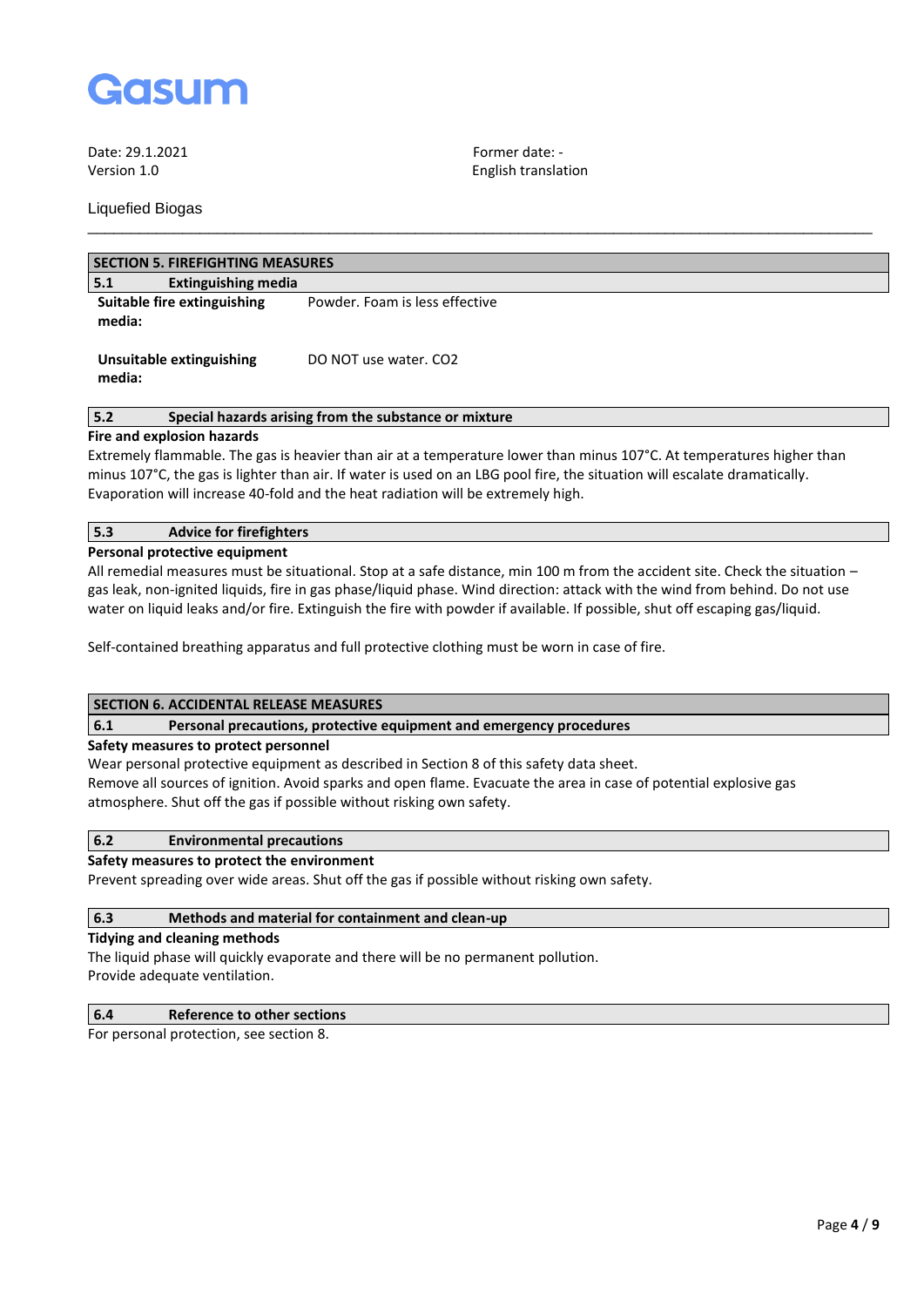

Version 1.0 English translation

\_\_\_\_\_\_\_\_\_\_\_\_\_\_\_\_\_\_\_\_\_\_\_\_\_\_\_\_\_\_\_\_\_\_\_\_\_\_\_\_\_\_\_\_\_\_\_\_\_\_\_\_\_\_\_\_\_\_\_\_\_\_\_\_\_\_\_\_\_\_\_\_\_\_\_\_\_\_\_\_\_\_\_\_\_\_\_\_\_\_\_

Liquefied Biogas

## **SECTION 7. HANDLING AND STORAGE**

## **7.1 Precautions for safe handling**

**Handling:**

.

- LBG equipment shall be operated by trained and skilled personnel
- Work on LBG equipment shall only be carried out by trained and skilled personnel
- Personal protective equipment shall be used
- Smoking and use of open flame is prohibited
- Non- Ex-classified equipment must not be used in classified areas
- Mobile telephones must not be used near LBG equipment
- LBG equipment must not be touched without safety gloves
- Water and eye wash cups shall be accessible
- Extinguishing equipment shall be easily accessible

## **7.2 Conditions for safe storage, including incompatibilities**

Only facilities built according to current standard, recommendations and authority approval must be used for storage.

## **7.3 Specific end use(s)**

The identified uses for this product are detailed in Section 1.2.

Odorization: Vaporising LBG to be used for heating, process heating etc. shall have an odorization agent added. This is to ensure that a gas leak is detected at the earliest possible stage.

#### **SECTION 8. EXPOSURE CONTROLS/PERSONAL PROTECTION**

#### **8.1 Control parameters**

#### **Occupational Exposure Limits**

None of the components have assigned exposure limits.

## **8.2 Exposure controls**

## **Appropriate engineering controls**

Gas detection must be in place wherever a gas atmosphere can be expected to occur. Make sure the room is sufficiently ventilated when handling the product.

#### **Skin protection**

Wear fire resistant or flame retardant clothing. Wear appropriate clothing to prevent skin contamination or freezing.

#### **Hand protection**

Use cold-resistant gloves when handling a liquefied product.

#### **Respiratory protection**

If the ventilation is insufficient, use respiratory protection according to standard EN 136/140

#### **Eye and face protection:**

Use eye protection/face shield if contact is likely. Eye protection according to standard EN 166.

#### **Environmental exposure controls**

No specific need.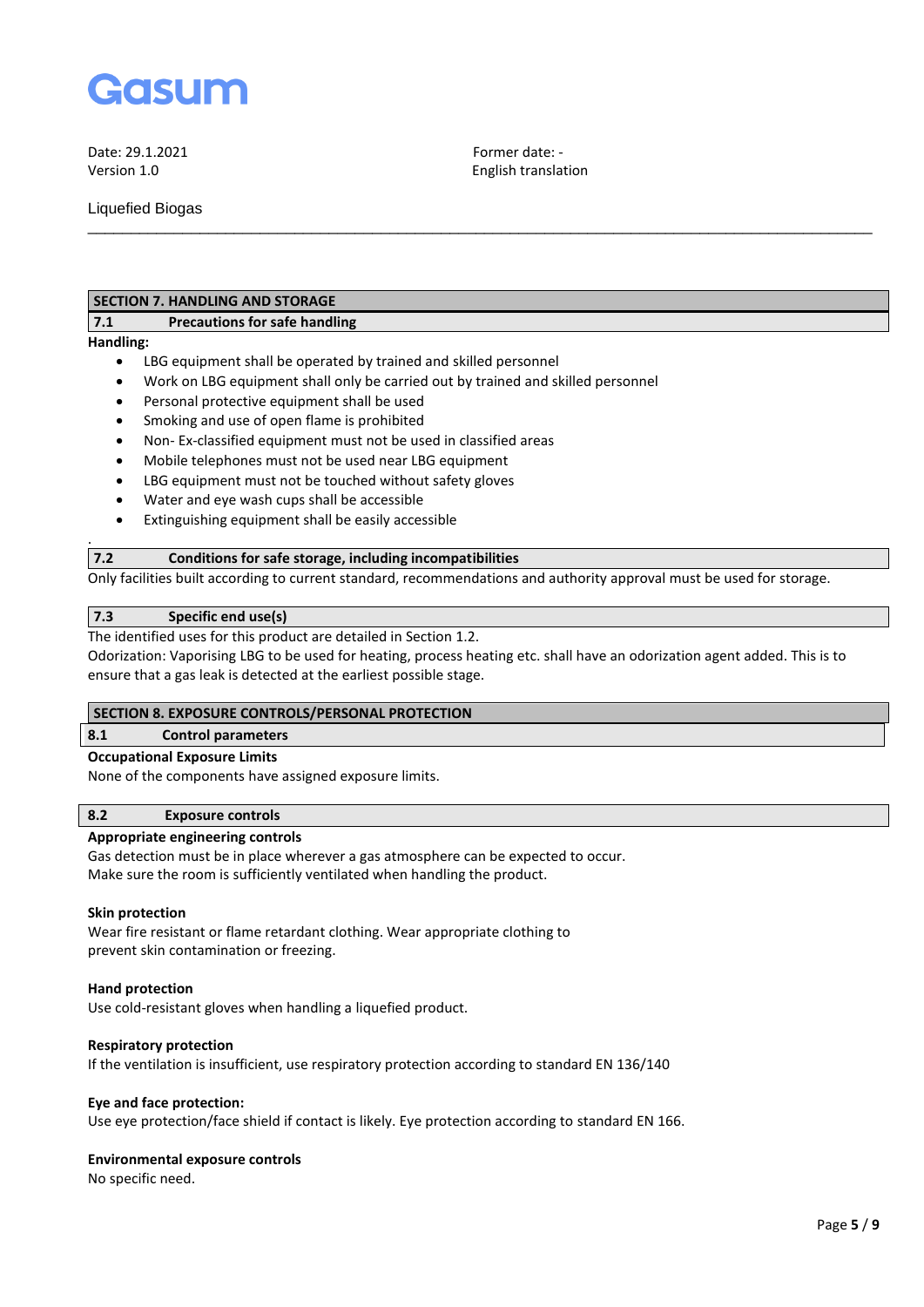

Liquefied Biogas

English translation

| <b>SECTION 9. PHYSICAL AND CHEMICAL PROPERTIES</b>         |               |  |
|------------------------------------------------------------|---------------|--|
| 9.1. Information on basic physical and chemical properties |               |  |
| <b>Physical state:</b>                                     | Liquefied gas |  |
| Colour:                                                    | Colourless    |  |

\_\_\_\_\_\_\_\_\_\_\_\_\_\_\_\_\_\_\_\_\_\_\_\_\_\_\_\_\_\_\_\_\_\_\_\_\_\_\_\_\_\_\_\_\_\_\_\_\_\_\_\_\_\_\_\_\_\_\_\_\_\_\_\_\_\_\_\_\_\_\_\_\_\_\_\_\_\_\_\_\_\_\_\_\_\_\_\_\_\_\_

| Odour:                            | Odourless               |
|-----------------------------------|-------------------------|
| <b>Boiling point:</b>             | $-162^{\circ}$ C        |
| Flash point:                      | - 188 °C (methane)      |
| Auto-ignition temperature:        | $+580^{\circ}$ C        |
| <b>Explosive limit:</b>           | $5 - 15$ vol% in air    |
| <b>Relative density:</b>          | 450 kg/m3               |
| <b>Description of solubility:</b> | Low solubility in water |

**9.2 Other information - Other physical and chemical properties**

N/A

| <b>SECTION 10. STABILITY AND REACTIVITY</b>                                           |  |  |
|---------------------------------------------------------------------------------------|--|--|
| Reactivity                                                                            |  |  |
| No reactivity hazard beyond those described in items 10.2 to 10.6                     |  |  |
| <b>Chemical stability</b>                                                             |  |  |
| Stable during normal use and normal conditions.                                       |  |  |
| <b>Possibility of hazardous reactions</b>                                             |  |  |
| No hazardous reactions                                                                |  |  |
| <b>Conditions to avoid</b>                                                            |  |  |
| Danger of ignition; Keep away from heat/sparks/open flames/hot surfaces - no smoking. |  |  |
| Incompatible materials                                                                |  |  |
| Avoid contact with highly oxidising agents                                            |  |  |
|                                                                                       |  |  |
| <b>Hazardous decomposition products</b>                                               |  |  |
|                                                                                       |  |  |

Carbon monoxide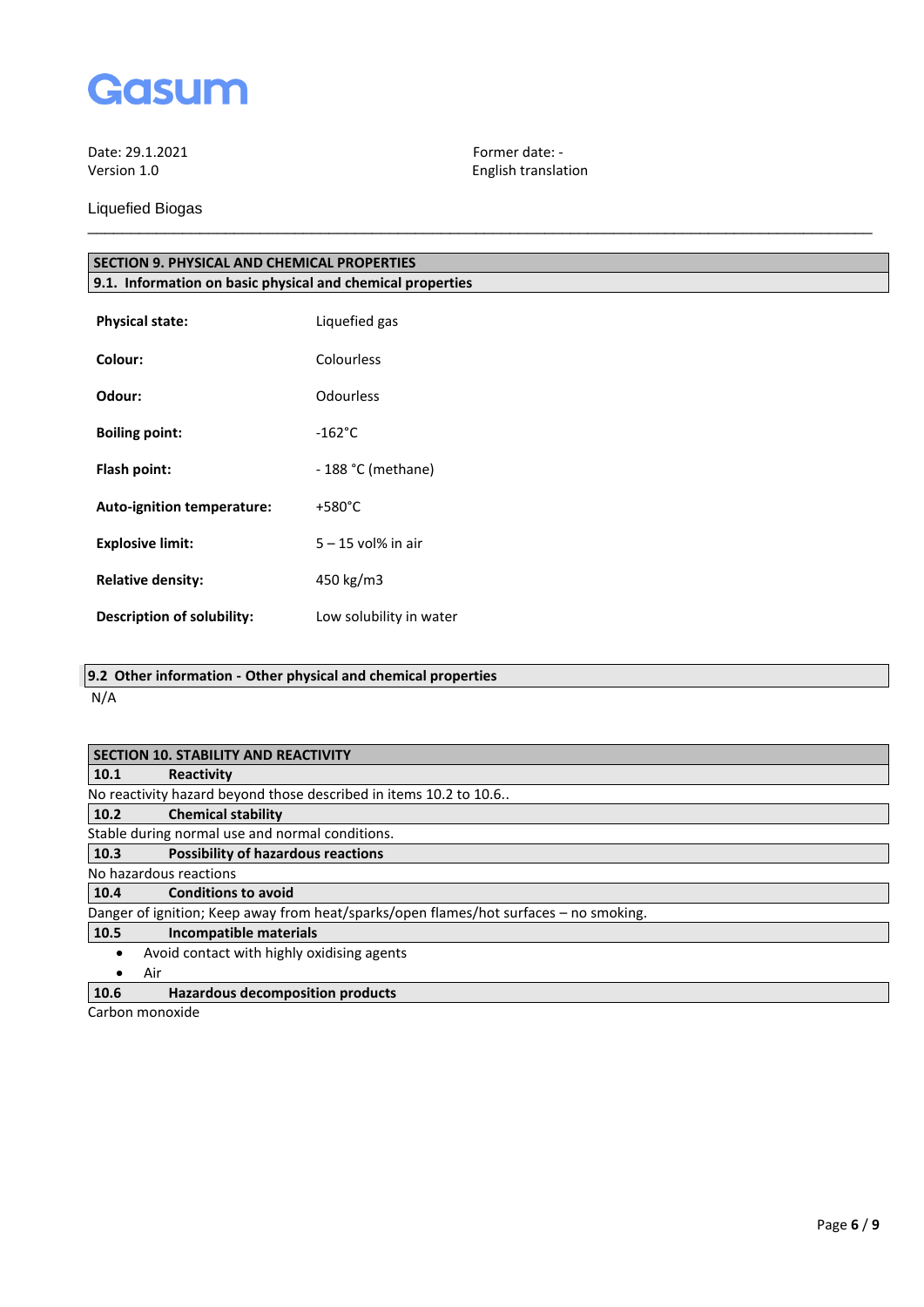

Liquefied Biogas

English translation

| SECTION 11. TOXICOLOGICAL INFORMATION |  |
|---------------------------------------|--|
|                                       |  |

| 11.1             | Information on toxicological effects                            |  |  |
|------------------|-----------------------------------------------------------------|--|--|
| No Known effects |                                                                 |  |  |
| 11.2             | <b>Toxicological information</b>                                |  |  |
| No Known effects |                                                                 |  |  |
| 11.3             | <b>Potential acute effects</b>                                  |  |  |
| Inhalation:      | No known effects                                                |  |  |
| Skin contact:    | Liquid or cold gas may cause severe freezing injuries           |  |  |
| Eye contact:     | Splash of liquid or cold gas may cause severe freezing injuries |  |  |
|                  |                                                                 |  |  |

\_\_\_\_\_\_\_\_\_\_\_\_\_\_\_\_\_\_\_\_\_\_\_\_\_\_\_\_\_\_\_\_\_\_\_\_\_\_\_\_\_\_\_\_\_\_\_\_\_\_\_\_\_\_\_\_\_\_\_\_\_\_\_\_\_\_\_\_\_\_\_\_\_\_\_\_\_\_\_\_\_\_\_\_\_\_\_\_\_\_\_

| <b>SECTION 12. ECOLOGICAL INFORMATION</b>                                                     |                                                                                |  |
|-----------------------------------------------------------------------------------------------|--------------------------------------------------------------------------------|--|
| 12.1                                                                                          | <b>Toxicity</b>                                                                |  |
|                                                                                               | Adverse effects to the aguatic environment and the environment is not expected |  |
| 12.2                                                                                          | Persistence and degradability                                                  |  |
| No data found                                                                                 |                                                                                |  |
| 12.3                                                                                          | <b>Bioaccumulative potential</b>                                               |  |
| No data found                                                                                 |                                                                                |  |
| 12.4                                                                                          | <b>Mobility in soil</b>                                                        |  |
| Liquefied product evaporates quickly into the air, where its degradability is extremely slow. |                                                                                |  |
| 12.5                                                                                          | <b>Results of PBT and vPvB assessment</b>                                      |  |
| Not classified as PBT or vPvB                                                                 |                                                                                |  |
| 12.6                                                                                          | Other adverse effects                                                          |  |
| Can cause frost damage to vegetation                                                          |                                                                                |  |
| Global warming potential Methane = 25                                                         |                                                                                |  |

| <b>SECTION 13. DISPOSAL CONSIDERATIONS</b> |                         |  |
|--------------------------------------------|-------------------------|--|
| 13.1                                       | Waste treatment methods |  |
| N/A                                        |                         |  |

| <b>SECTION 14. TRANSPORT INFORMATION</b> |           |  |
|------------------------------------------|-----------|--|
| 14.1                                     | UN number |  |
| <b>ADR</b>                               | 1972      |  |
| <b>RID</b>                               | 1972      |  |
| <b>IMDG</b>                              | 1972      |  |
| ICAO/IATA                                | 1972      |  |

| 14.2             | UN proper shipping name     |
|------------------|-----------------------------|
| <b>ADR</b>       | Methane, refrigiated liquid |
| <b>RID</b>       | Methane, refrigiated liquid |
| <b>IMDG</b>      | Methane, refrigiated liquid |
| <b>ICAO/IATA</b> | Methane, refrigiated liquid |
|                  |                             |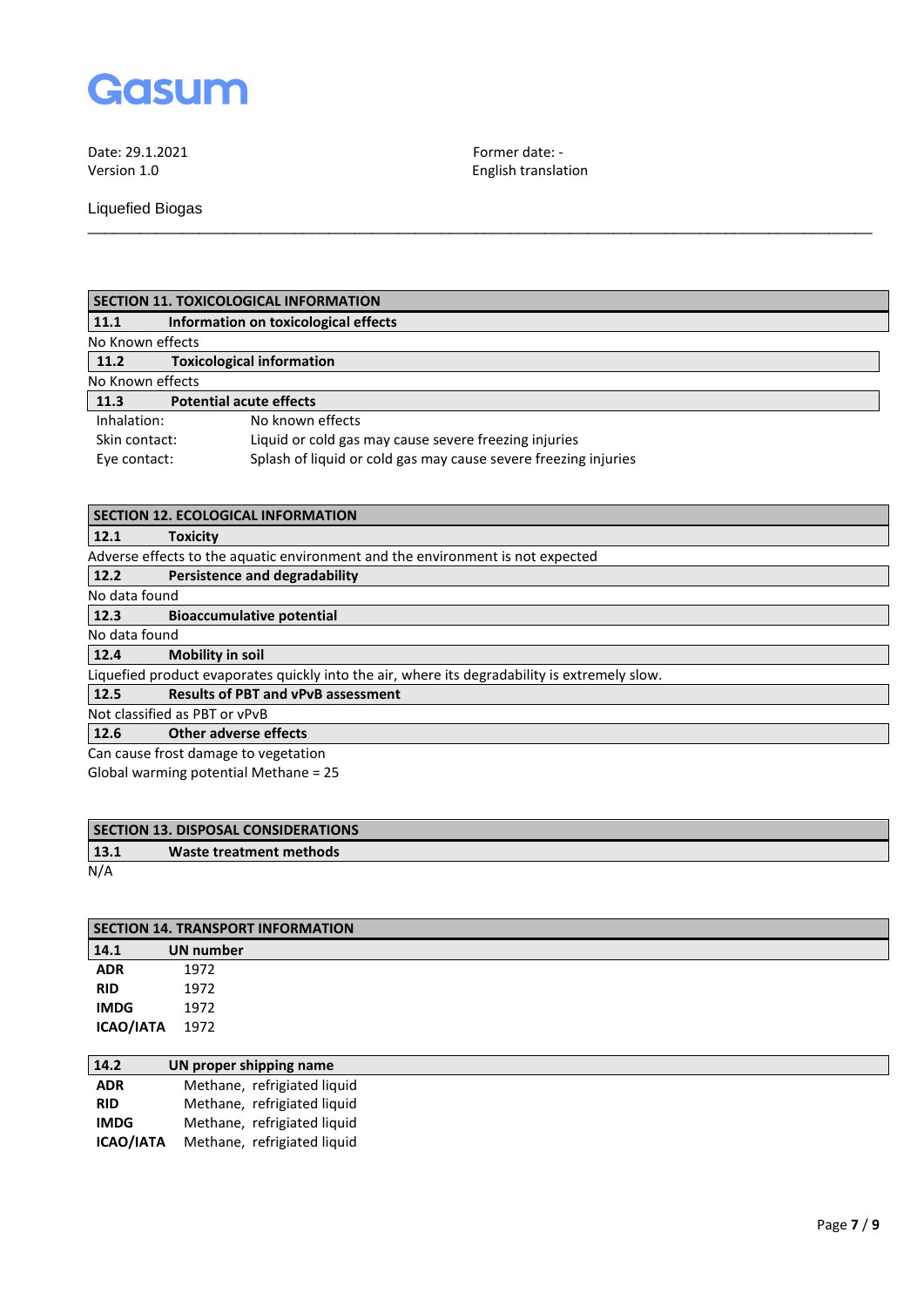

Date: 29.1.2021 **Former date:** - Former date: - Former date: - Former date: - Former date: - Former date: - Former date: - Former date: - Former date: - Former date: - Former date: - Former date: - Former date: - Former da

Liquefied Biogas

English translation

| 14.3          | <b>Transport hazard class</b> |
|---------------|-------------------------------|
| <b>ADR</b>    | 2.1                           |
| Hazard no.    | 223                           |
| <b>RID</b>    | 2.1                           |
| ICAO/IATA 2.1 |                               |

\_\_\_\_\_\_\_\_\_\_\_\_\_\_\_\_\_\_\_\_\_\_\_\_\_\_\_\_\_\_\_\_\_\_\_\_\_\_\_\_\_\_\_\_\_\_\_\_\_\_\_\_\_\_\_\_\_\_\_\_\_\_\_\_\_\_\_\_\_\_\_\_\_\_\_\_\_\_\_\_\_\_\_\_\_\_\_\_\_\_\_

| 14.4                                                                                                                                                                                                                             | Packing group                                                            |  |
|----------------------------------------------------------------------------------------------------------------------------------------------------------------------------------------------------------------------------------|--------------------------------------------------------------------------|--|
| P203                                                                                                                                                                                                                             |                                                                          |  |
| 14.5                                                                                                                                                                                                                             | <b>Environmental hazards</b>                                             |  |
| None                                                                                                                                                                                                                             |                                                                          |  |
| 14.6                                                                                                                                                                                                                             | Special precautions for user                                             |  |
| $EmS: F-D, S-U$                                                                                                                                                                                                                  |                                                                          |  |
| 14.7                                                                                                                                                                                                                             | Transport in bulk according to Annex II of MARPOL 73/78 and the IBC Code |  |
| $\mathbf{r}$ , and the set of the set of the set of the set of the set of the set of the set of the set of the set of the set of the set of the set of the set of the set of the set of the set of the set of the set of the set |                                                                          |  |

No specific statements.

## **SECTION 15. REGULATORY INFORMATION**

**15.1 Safety, health and environmental regulations/legislation specific for the substance or mixture**

### **References (regultions/legislation):**

- Regulation on classification, labelling etc. of chemicals (CLP)
- ADR/RID road and rail transport of dangerous goods
- IMO dangerous goods, sea transport
- ICAO dangerous goods, air transport
- Regulations on hazardous waste
- Seveso III directive: P2 flammable gases

## **Declarations :** 53374

Council Directive 89/391/EEC on the introduction of measures to encourage improvements in the safety and health of workers at work Directive 89/686/EEC on personal protective equipment Directive 94/9/EC on equipment and protective systems intended for use in potentially explosive atmospheres (ATEX) Only products that comply with the food regulations (EC) No. 1333/2008 and (EU) No. 231/2012 and are labelled as such may be used as food additives. This Safety Data Sheet has been produced to comply with Regulation (EU) 2015/830.

| 15.2    | <b>Chemical Safety Assessment</b> |
|---------|-----------------------------------|
| $A + I$ |                                   |

N/A